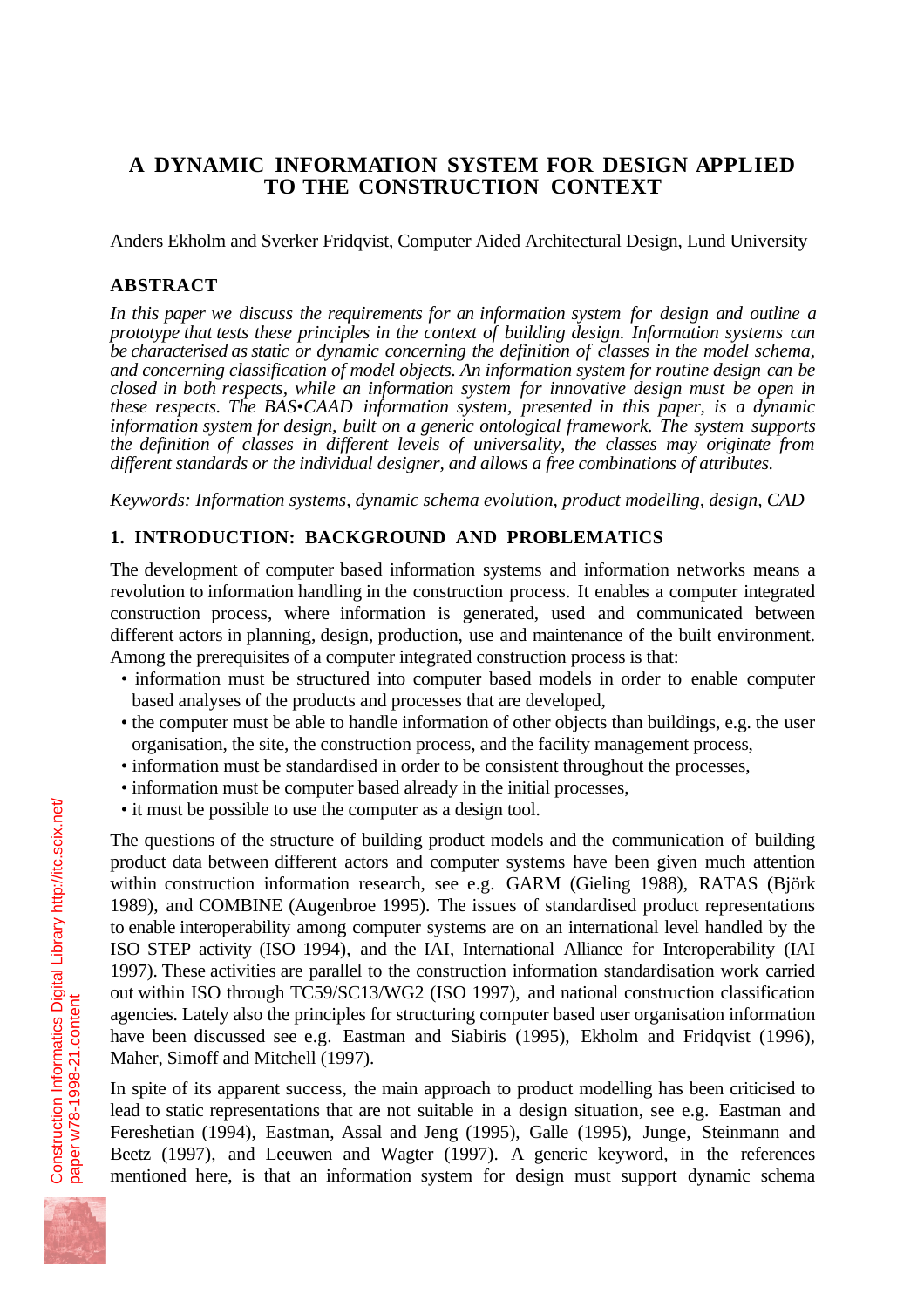evolution, DSE. One way of formulating the criticism is that the traditional approach to product modelling is class centered, and that it must be abandoned for an object centered approach (Garrett and Hakim 1994). The apparent similarity of an object centered approach to product modelling and the facetted approach to classification has been pointed out by Ekholm and Fridqvist (1997).

In this paper we report a research into how an information system for design, supporting DSE, would be conceived and implemented. In section 2 we discuss the characteristics of design and how mental representations are developed. In section 3 we present the principles of information systems and how these are applied to problems of product modelling, and what the consequences for a system for design would be. In section 4 the BAS•CAAD system for design is presented. Finally in section 5 some conclusions and ideas for future research are presented.

# **2. DESIGN AND REPRESENTATIONS**

#### *Design*

Design is a problem solving process, it is similar to solving both everyday life problems and scientific ones. A problem is a conceptual representation of an object or its state, where a certain understanding is wanting, namely the solution to the problem. (Bunge 1983:271). A problem solution, also called hypothesis, describes the object or its state in a way that is satisfactory, and eventually enables a test. The test may be theoretical, relating the solution to existing knowledge, or empirical, involving an experiment or construction and test of an artefact.

Problem solving is a process of exploration, where hypotheses and tests are made alternately. In the process, the properties of the hypothesised object are determined in an incremental manner. The process of exploration in design is characterised by adding and removing attributes from the conceptual representation of the designed artefact.

A design problem may be characterised as open or closed concerning the determining factors of the designed artefact, e.g. in building design such factors are environmental impact, user requirements and available technology. To a closed problem, the determining factors and their combinations are well known, while to an open problem neither the determining factors nor their combinations are known, but must be explored or invented. Open problems are also called "wicked" (Rittel 1984).

Design can be categorised as routine or innovative. Routine design is a closed problem solving process, it consists of selecting a prototype solution and determining the values of its attributes. Innovative design is necessary when no such prototype solution can be applied, and new kinds of things or new uses for known things have to be created. Building design is an example of both routine and innovative design, the latter especially during early stages. The approach to building product modelling today, e.g. in CAD programs, does not support innovative design and is best suited for the later stages of the design process.

Information systems are computer based systems that support the information handling process, e.g. during problem solving. An information system for design must support the development of design solutions. In order to put requirements on information systems for design, it is necessary to have a clear understanding both of how mental representations are built, and how information systems can be organised.

# *Object, concept, property and class*

Essential to the description of mental representations are the constructs 'object', 'concept', 'property' and 'class'.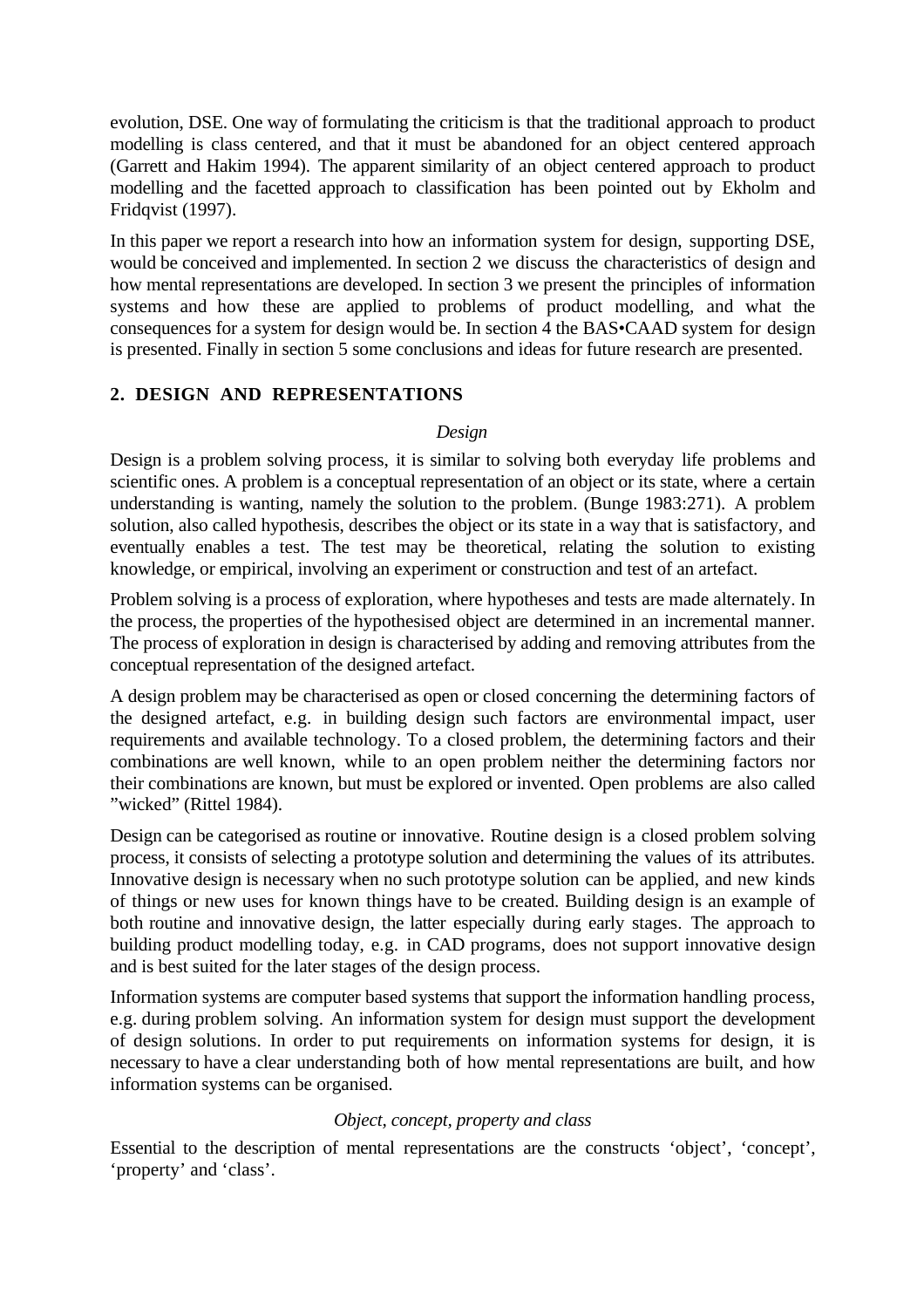In a general philosophical sense, an *object* is defined as an entity, concrete or abstract, towards which our attention is directed (Webster's 1995). The process of discriminating between objects, concrete or abstract, results in the formation of kinds, e.g. the class of buildings or the class of ideas (Bunge 1979:165). From a neuropsychological point of view, a kind is a mental construct, a brain process, or rather, an equivalence class of brain processes (Bunge 1983:40). From a philosophical point of view the kind is a *concept*, the basic thinking block (Bunge 1974:13).

The process of forming kinds is central to problem solving. It consists in distinguishing similarities and differences of objects, or rather, of their properties. Therefore, the process of forming kinds consists in conceptualising properties and attributing these to the objects (Bunge 1983:165). The concept of a property is called *attribute* (ibid:165). The concept of kind, or class can be defined using the concepts of scope and property. The scope of a property is the set of things possessing it (Bunge 1977:140). A *class* is a set of things that constitute the scope of a property (ibid:140).

The object-property dichotomy is purely conceptual. Even though we can conceptualise a property, it has no separate existence from the objects that have them. It may be argued that the concept of property is questionable and could be regarded unnecessary; and that it would be sufficient to state that there are different kinds of objects. However, it is epistemologically useful to conceptually separate the object from its properties, e.g. during a process of investigation we attribute properties to objects and try out our hypothesis by testing whether the objects have the property or not.

# *Predicates*

Properties of objects are the basis for distinguishing classes, therefore, *class* concepts are distinguished by their attributes, representing the objects' properties. Class concepts are usually called *predicates* (Bunge 1974:15).

A *predicate* is a function from individuals in a domain to statements in a range, or value space (ibid:15). For example, at a given moment of time each piece in a game of chess has a specific position on the board. Chessboard position is a property of each of the chess pieces. The predicate "chessboard position", P, is a function that relates every individual in the domain, consisting of chessboard, B, and pieces, C, to a statement in the range, V, of chessboard position values. The possible statements constitute the value space, of the predicate function, P:CxB→V. The range of chessboard position statements, V, equals the 64 possible positions.

The association from a construct to an object of any kind is called reference (Bunge 1974:34). Similarly the association from a construct to the properties of an object is called representation (Bunge 1974:89). For example, the predicate "person" refers to persons. Some predicates only refer, e.g. "person", while other predicates also represent, e.g. the predicate "smiling" both refers to persons, and represents a property of a person.

A predicate may be composed of other predicates. The domain of the composed predicate is the intersection of the domains of the constituent predicates. For example the predicate "yellow song finch" is composed of the predicates "yellow", "song" and "finch". Every member of the resulting domain has yellow colour, ability to sing, and finch characteristics.

In order to separate between the predicate function and the constituent predicates, we have found it practical to use the term predicate when we mean the predicate function, and the term attribute when we refer to the constituents. For example "yellow song finch" is the predicate while "yellow", "song" and "finch" are the attributes in the predicate.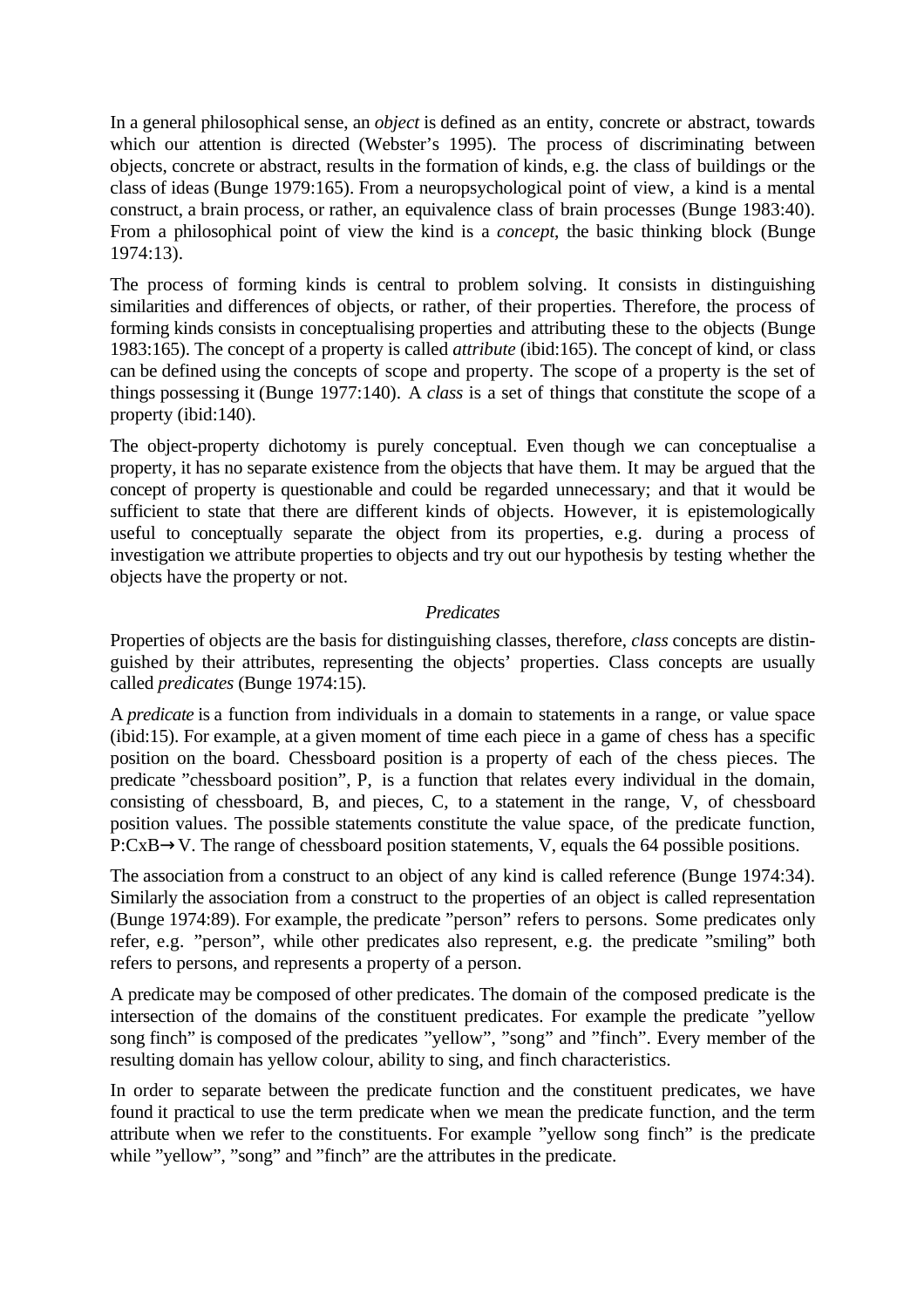Mental representations of specific interest to the development of information systems are class concepts. A generic class concept, or predicate, P, may be defined as a set of attributes A such that  $P = \{A_i, A_n\}$ . The attributes constitute the definition of the predicate.

# *Individual and class concepts*

It is useful to distinguish between individual concepts, and class concepts (Bunge 1974:15). Individual concepts refer to identified individual objects, e.g. "St Paul's cathedral" refers to the individual St Paul's cathedral. Class concepts also refer to individual objects, but to unspecified individuals in a collection of similar kind, e.g. the class concept "cathedral" refers to all cathedrals. The class concept is also called a *universal concept* since the property that is referred to by the concept is universal to the referenced objects. The individual concept can be understood as a class with only one member, such a class is called a singleton class.

Whether a class, with reference to a certain collection of objects, is a singleton class or a universal class, depends on the conceptual context. A conceptual context consists of a domain of objects, predicates characterising the objects in the domain, and statements relating objects and predicates (Bunge 1974:57). For example if we want to identify a certain individual member of a domain of persons, the individual construct may be either a predicate, e.g. "smiling", or a statement, e.g. 'the smiling person'. The predicate "smiling" may be universal concept in a context where every person in the domain is smiling, and an individual concept if there is only one smiling person.

# **3. INFORMATION SYSTEMS FOR DESIGN**

# *Information systems*

An information system is a computer based system which makes it possible to store and retrieve information of relevance to the information needs of a user (Boman et al 1993:7). It consists of a conceptual schema, an information base and an information processor (ISO 1985:15). The conceptual schema is a framework of classes that refer to the domain of discourse. The information base consists of predicate statements describing the state of the class members. The information processor enables the user to query and update the conceptual schema and the information base. A conceptual model of a member of the domain of discourse, consists of the conceptual schema and the information base (Boman et al 1993:60).

Conceptually, the data in the information base (the instances in an object-oriented system) are subclasses of classes in the conceptual schema, and are singleton classes in the modelling context. In a traditional implementation the classes of the conceptual schema refer directly to the objects in the domain of discourse. A specific model of an object is achieved through selecting an appropriate class in the schema and determining the values of the attributes that describe the object.

# *Dynamic and static information systems*

In the BAS•CAAD project, we have found that information systems can be characterised as dynamic or static concerning the possibility for the user to 1) define new class concepts in the conceptual schema, and 2) classify model instances. These two characteristics are mutually independent, see Figure 1.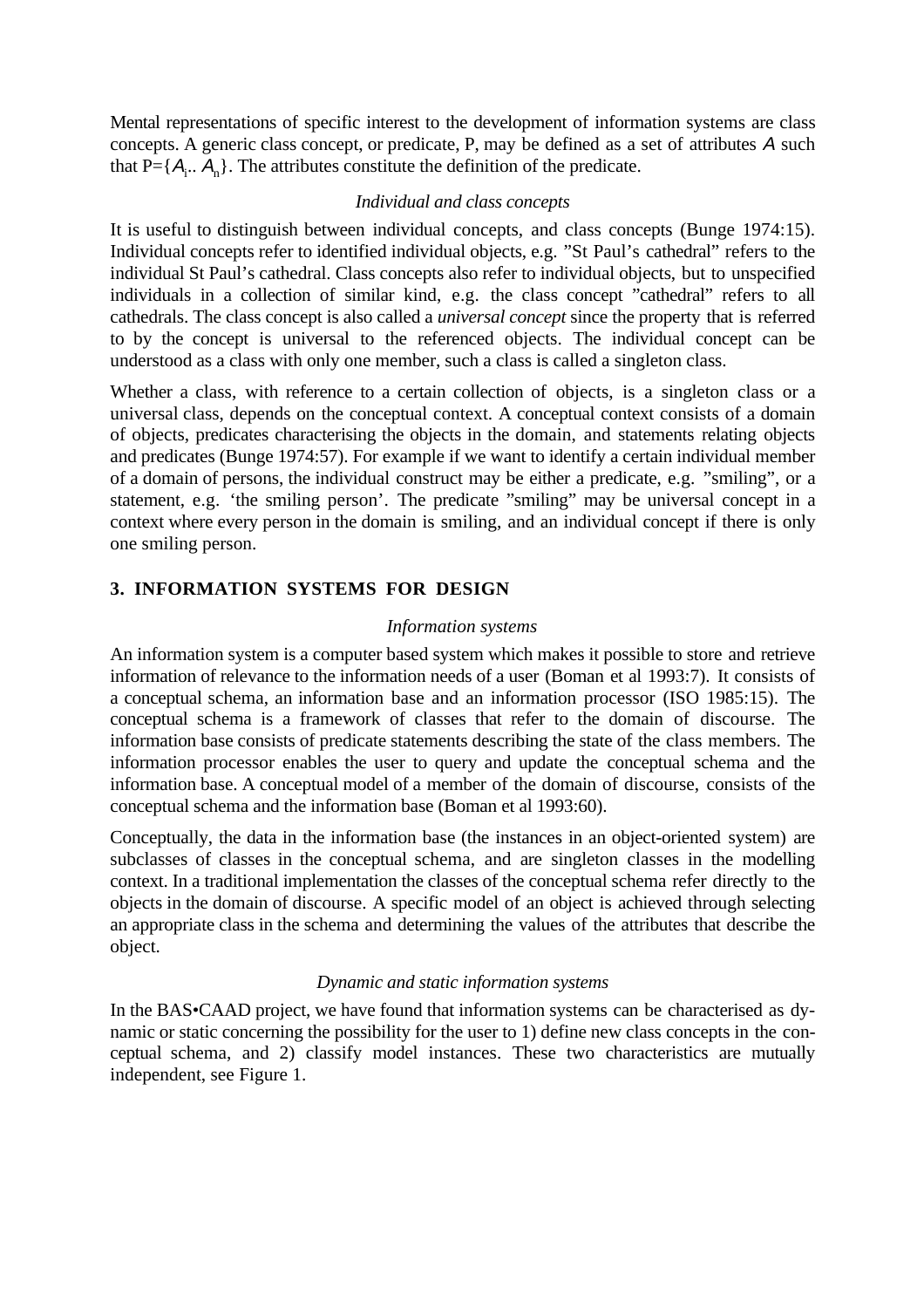# classification of model objects static dynamic



# *Figure 1: Dynamic and static information systems*

The four kinds in Figure 1 are:

- A Static systems: the user is restricted to a predefined set of modelling classes, and model objects have to retain their classification once instantiated into the model.
- B Dynamic classification: the user is restricted to a predefined set of modelling classes, but can reclassify model objects between these classes during modelling.
- C Dynamic schemas: the user can create new classes, but cannot reclassify model objects during modelling.
- D Fully dynamic systems: the user is free to create new classes and to reclassify model objects between all classes, predefined and new, during modelling.

The literature on information systems (see the previous section) describe systems that belong to category A, but the terminology and theory can be used for all kinds of system in Figure 1.

A static or closed classification is often suitable for a routine design process, which presupposes a high degree of detailed knowledge about the domain of discourse; however it is not suitable for a more search-like innovative design process. The problems with the static systems of category A in design has been addressed by several authors, as referred to in part 1 of this paper.

An example of a static design system is the system for handling information about multi-variant heat-exchangers to be used by sales persons, which appears in a paper by Hedin et al (1998). However, the core of that paper describes a generator of such systems. While both the generator and the generated system are of category A, the combination is of category C.

# *An approach to dynamic modelling*

Through developing a meta-schema that defines and relates classes that only indirectly and in a generic way refer to the domain of discourse, it is possible to create a dynamic modelling system. Instances of these meta-classes are used for the development of a model schema that describes and directly refer to the members of the domain of discourse.

The domain of implemented classes is orthogonal to (independent of) the domain of runtime data or instances (Figure 2). The user of an information system has access only to the latter; the former is available to the system developer only. In the static approach, the model schema resides in the domain of implemented classes, and thus is not open for user manipulation. In the BAS•CAAD system, we have made possible both dynamic classification of design objects and dynamic definition of classes by 'sliding down' the model schema from the domain of implemented classes to entirely reside in the domain of instances.

The traditional static or hardcoded approach is not in every respect inferior to the dynamic approach; one of its advantages is that it is easier to ensure consistency in a fixed class structure. Dynamic systems, such as the BAS•CAAD system, have to implement mechanisms for dynamic consistency checking. Also, since in the static approach a definite set of classes is implemented, only operations for managing these classes are needed . In contrast, a dynamic system must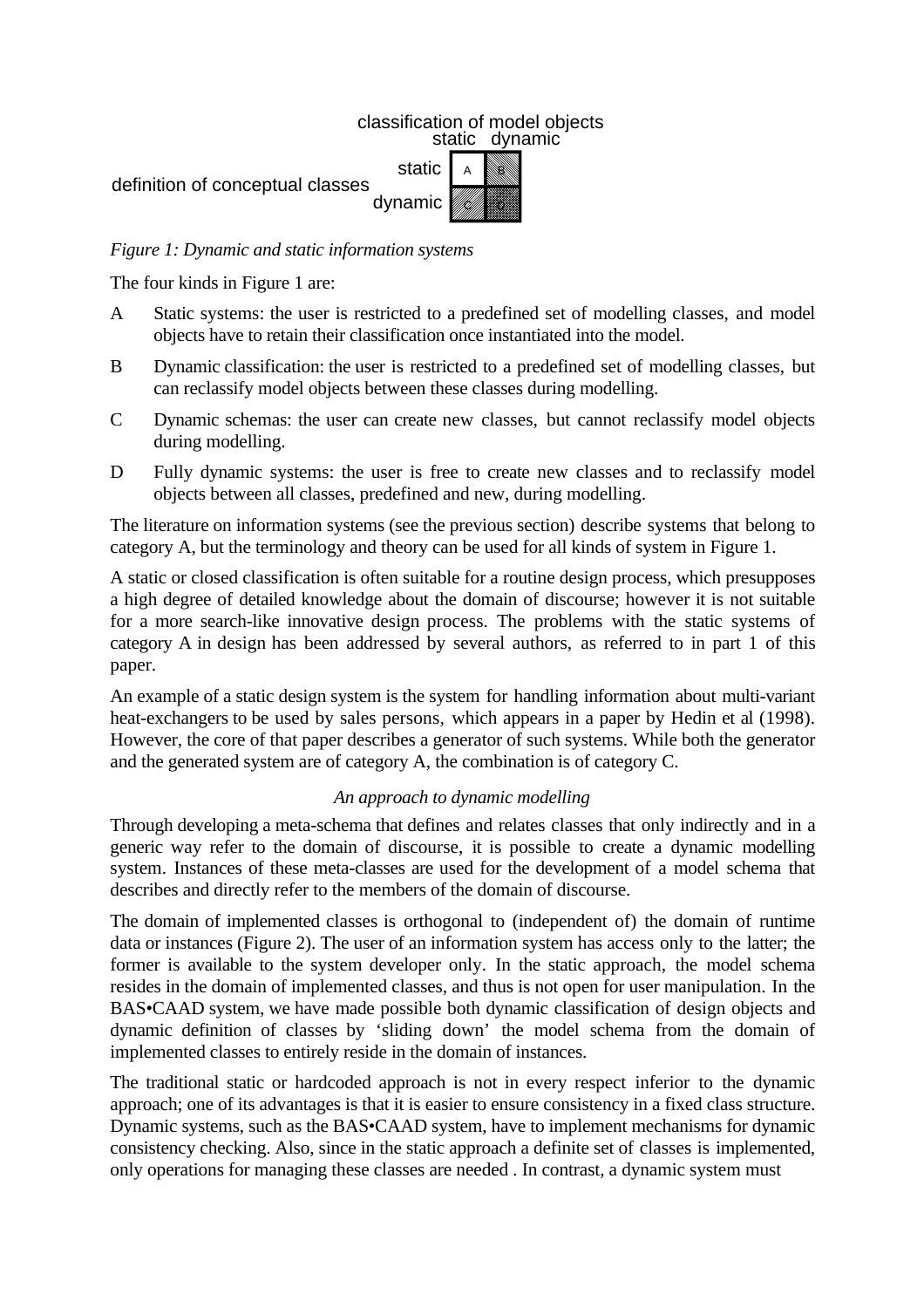

*Figure 2: The model schema is 'slided down' into the domain of instances. Arrows symbolise superclass-subclass relationships; arcs symbolise instantiation*

provide operations on a generic level, which is a much more complex task. The static approach is especially fit in situations where the modelling context is very specific and beforehand well known, such as creating information systems for routine design.

# **4. THE BAS•CAAD INFORMATION SYSTEM FOR DESIGN**

#### *Basic considerations*

The BAS•CAAD information system is based on the requirement that it must be able to represent the concrete world with all its characteristics. It is adherent to the principles of human cognition. Therefore it is structured so that it is possible to handle information about things separate from their properties and relations.

The basic class concepts of BAS•CAAD are most generic. The reason for this is that every design task involves generic design operations, like generalising and specialising, aggregating and decomposing, and adding and removing attributes (Fridqvist and Ekholm 1996). The problems concerning these issues must be solved at the most generic level in order that they shall be applicable to many different practical situations.

# **Ontological background**

#### *Conceptual structure of the BAS•CAAD-system*

The BAS•CAAD information system has implemented a conceptual framework, that is based on a generic property theory including the systems concept. The basic concepts of this framework are ThingClass, Attribute and Relation. ThingClasses refer to concrete systems, Attributes represent intrinsic properties of concrete systems, and Relations represent relations between, or mutual properties of, systems. This section defines the basic concepts of system and property that are implemented as part of the BAS•CAAD conceptual schema.

#### *Property*

Objects are characterised by their properties; for example a *thing* is a concrete object with *substantial* or real properties, while a *mental construct* is an abstract object with *formal*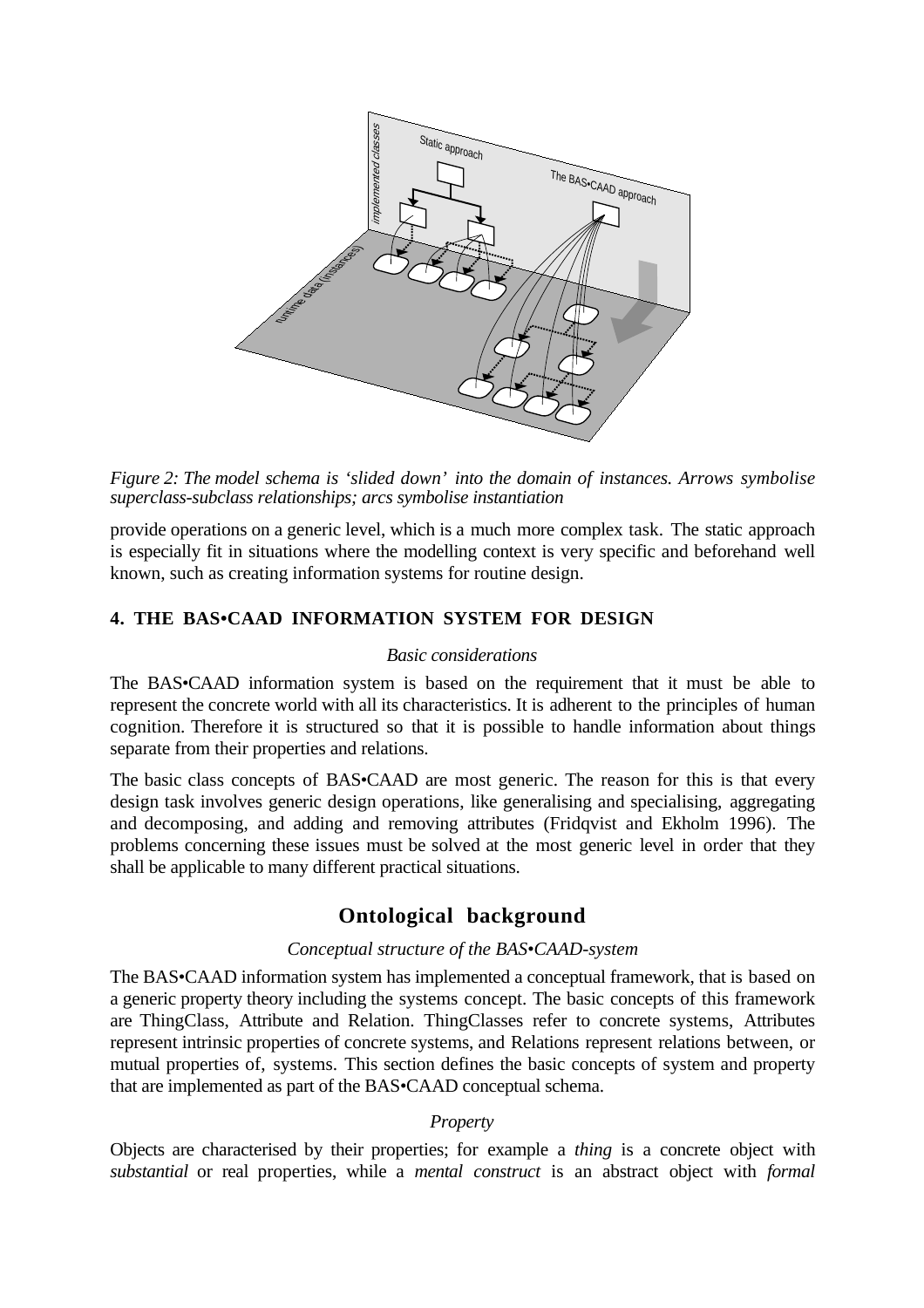properties (Bunge 1977). Substantial properties can be divided into factual and phenomenal (also called experiential). *Factual* properties exist independently of an interpreting mind, while *phenomenal* properties depend on an interpretation. Phenomenal properties can be more or less *objective* or *subjective*, that is they can be more respectively less correlated to factual properties.

Whether or not we can have a knowledge of the concrete world *as it is*, independent of our interpretation of it, is a classic philosophical question. The authors' perspective is that it is possible to achieve an *objective* understanding. Further, it is necessary for an information system for design of artefacts that are to be experienced by man, that it can account for phenomenal properties.

Factual properties are either intrinsic or mutual. An *intrinsic* property is inherent of an individual thing e.g. mass, colour, and utility, as well as spatiotemporal intrinsic properties, e.g. shape, length, and duration. Such a property can be represented by a unary attribute, which involves only one member of the domain. A *mutual,* or relational, property depends on a relation between things, e.g. connected to, driving, sitting-on, and pointing-at, as well as spatiotemporal properties like longer-than, to-the-left-of, during, and before. A mutual property is represented by a multinary attribute. Generally the distinction between intrinsic and mutual properties depends on the demarcation between the system and its environment; a mutual property may be construed as an intrinsic property of a larger system.

In the BAS•CAAD system, intrinsic properties are represented by the Attribute class, and mutual properties are represented by the Relation class.

#### *System*

To apply the idea of system is to understand an object as a whole composed of interrelated parts. A *concrete system* is a complex thing with bonding relations among its parts (Bunge 1979). *Bonding* relations, e.g. functions, affect the states of the related things. A comprehensive description of a system's properties includes its composition, environment, structure, laws and history. The *composition* is the set of the parts of the system; the *environment* is the set of things that interact with the system, without being part of it; and the *structure* is the set of internal and external relations. A system's *laws* are relations among its properties; the system's state is its properties at a given moment of time; and the system's *history* is comprised of all the former states of the system.

An *aggregate* is a collection of things where only non-bonding relations are considered. *Nonbonding* relations do not affect the states of the related things; examples of non-bonding relations are spatial relations like position or shape. Phenomenal properties are mutual nonbonding relations between a thing and an interpreting mind (Bunge 1977). Abstract systems are composed of mental constructs, but may represent concrete systems.

In the BAS•CAAD system, things, e.g. car, pencil, tree, and building, are represented by the ThingClass class.

#### *Aspectual views*

To adopt a view, or aspect, of a thing is to observe a specific set of properties. Of specific interest to design are the functional, and compositional views. A functional view focuses on a thing's bonding relations to the environment and on parts that contribute to the thing's function. A compositional view of a thing identifies the compositional parts from which the thing is assembled. A spatial view focuses on spatial properties. Examples of other aspects on a thing are colour and texture.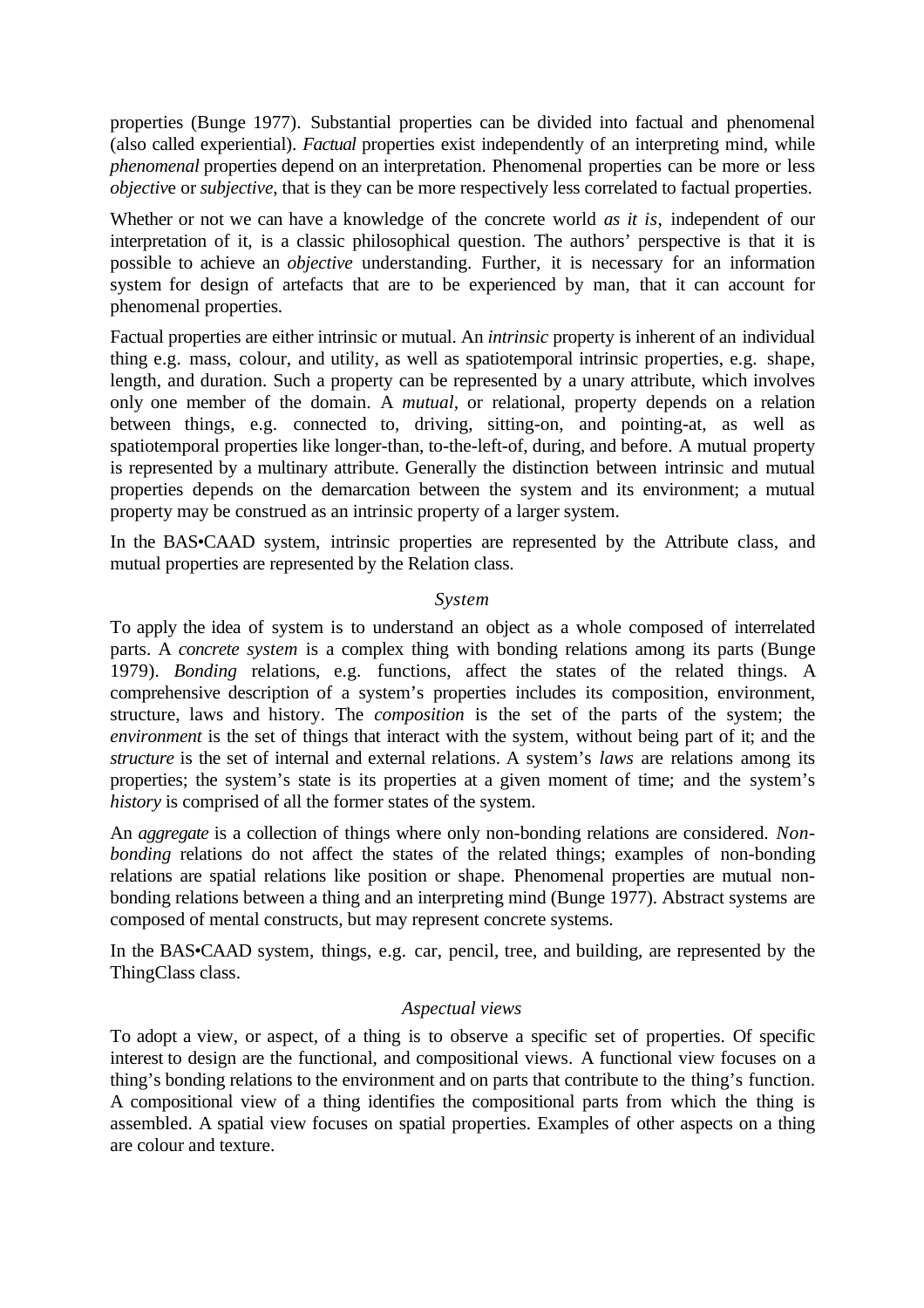A functional view gives no clear indication of the compositional parts of the system, since the same compositional part can have many different properties and can be part of many different functional systems. Spatial relations may be considered in both compositional and functional views, but they may also be regarded per se, as a separate view on the system.

# **Implementation of the BAS•CAAD system**

# *Introduction*

The BAS•CAAD system has a meta-schema or basic conceptual framework, based on a generic property theory including the systems concept. The meta-schema classes are presently implemented as object-oriented classes in Smalltalk (Figure 3). The BAS•CAAD system has a set of class concepts: *ThingClass*, *Relation*, and *Attribute*.

The abstract class BAS\_CAAD\_object implements basic maintenance methods, and defines general instance variables such as 'name', and the classification schema, or library, that the instance belongs to. The ValueSpace object implements the concept value space. Members of the class ValueSpace are sets of statements or data describing the possible states of the members of ThingClass.



*Figure 3: The BAS•CAAD implementation*

# *Thing class and Relation*

The ThingClass implements the concept of system, but through its construction it can also refer to atomic things and aggregates. ThingClass is defined as a 6-tuple of sets of attributes,  $T = (T_{\text{G}}, T_{\text{C}}, R_{\text{I}}, T_{\text{E}}, R_{\text{E}}, A_{\text{U}})$ , where

- $\tau<sub>G</sub>$  is the set of generic or superclass attributes.
- $T_{\text{C}}$  is the set of composition attributes.
- $R_I$  is the set of internal relations.
- $\tau_{\rm E}$  is the set of environment attributes.
- $R<sub>E</sub>$  is the set of external relations.
- $A<sub>U</sub>$  is the set of unary attributes which represent intrinsic properties of systems.

Any, but not all, of the four sets  $T_G$ ,  $T_F$ ,  $T_E$ ,  $A_U$ , may be empty; i.e. an atomic thing has an empty  $T_c$ . The four sets correspond to the attributes generic, internal\_structure, external\_structure, and other\_attributes of the entity ThingClass in Figure 3.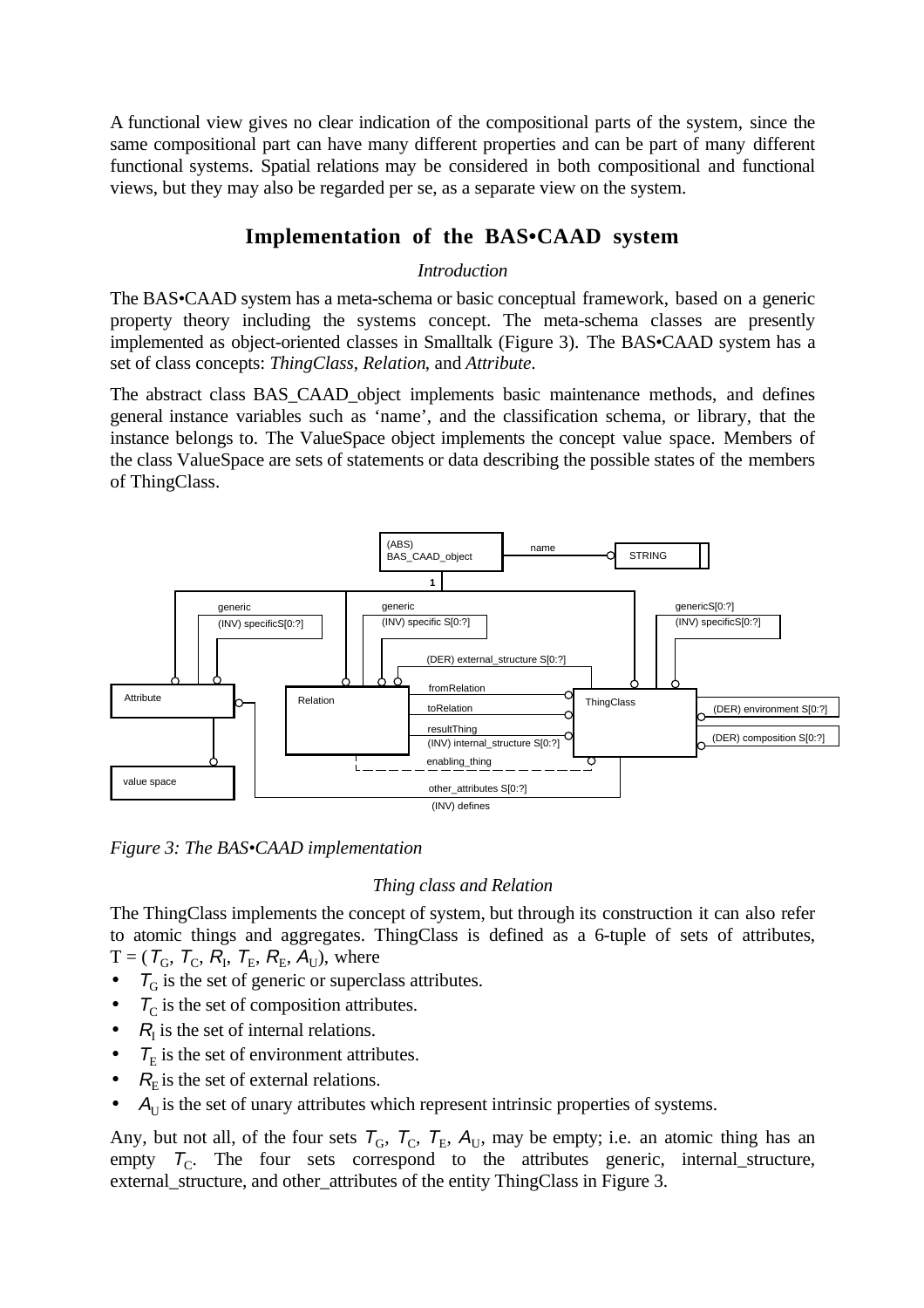An internal relation is a quadruple of attributes:  $R_I = (q, T_A, T_B, T)$  such that  $R_I \in R_I$ ; and  $T_A \in$  $T_c$ ; and  $T_B \in T_c$ ; q is the quality or kind of relation, i.e. the mutual property of the related things

An external relation is a quadruple of attributes:  $R_E = (q, T, T_E, T_R)$  such that  $R_I \in R_I$ ;  $T_E \in T_E$ ; the composition of  $T_R$  includes T and.  $T_E$ .

The attributes  $T_A$ ,  $T_B$ , T of internal relation correspond to fromRelation, toRelation, and resultThing, respectively, of the entity Relation in Figure 3. The similar correspondence holds for T,  $T_E$ ,  $T_R$  of external relation.

Additionally, the definitions of Relation above may need a mediating thing attribute  $T<sub>M</sub>$  to aid top-down modelling, where the particularities of the model are pushed forward for decision at a later time. A relation which, at a superficial level, seems to only involve two things, may at a closer examination be mediated by a third thing. An example is the 'connected-to' relation between a tabletop and a table leg. This relation is often mediated by a third thing, e.g. a patch of glue or a screw.

#### *Attribute*

The object-oriented class Attribute implements the attribute concept. The instances of Attribute represent intrinsic properties of things in the domain of discourse. The members of the Attribute class are unary attributes, they involve only one member of the domain of discourse. These unary attributes have a value space that consists of statements or data describing the possible states of the members of ThingClass with regard to the attribute. The concept of value space is implemented by the object-oriented class ValueSpace. Members of ValueSpace are sets of statements or data describing the possible states of the members of ThingClass.

The statements, or data, in ValueSpace may be in any form, available to computers, that can serve the purpose of describing a property of a thing. Currently, BAS•CAAD implements textual descriptions and magnitudes, the latter being pairs of a numerical value and a measurement unit. For the future, we envision other kinds of data such as 2D graphs, 3D solids, digitised pictures, videos and sound etc.

# *Universal and singleton classes in BAS•CAAD*

Within a specific modelling context, a universal class has several members in the universe of discourse, whereas a singleton class has only one identified member, see part x.x. To create a singleton class in the BAS•CAAD system amounts to instantiating a ThingClass, creating a reference to a universal class, and finally adding attributes that uniquely identify the single member of the singleton class.

An alternative formal definition of ThingClass is the union of the sets of attributes mentioned above: T =  $T_G \cup T_C \cup R_I \cup T_E \cup R_E \cup A_U$ .

A universal class  $T_{\text{U}}$  is defined as:

 $T_{\text{U}} = \{A_{\text{U}}\}$ ; where  $A_{\text{U}}$ .  $A_{\text{U}}$  are the attributes of  $T_{\text{U}}$ 

A singleton class  $T_s$ , subclass of  $T_{U}$ , is defined as:

 $T_S = \{A_{U}, A_{S1} \ldots A_{Sm}\}\;$  where  $A_{U}$  are the attributes of  $T_U$ , and  $A_{S1} \ldots A_{Sm}$  are specific to  $T_S$ .

Let's assume that we have a library of useful building components, e.g. walls, and want to include a specific wall from the library into the model. The library wall is a universal class, and has the following definition:

 $T_{\text{WALL-U}} = \{A_{\text{U1}}, A_{\text{U2}}, A_{\text{U3}}, A_{\text{U4}}\}$ , where  $A_{\text{U1}}$  is 'general wall shape',  $A_{\text{U2}}$  is 'visually enclosing',  $A_{U3}$  is 'audibly enclosing' and  $A_{U4}$  is 'enclosing to human motion'.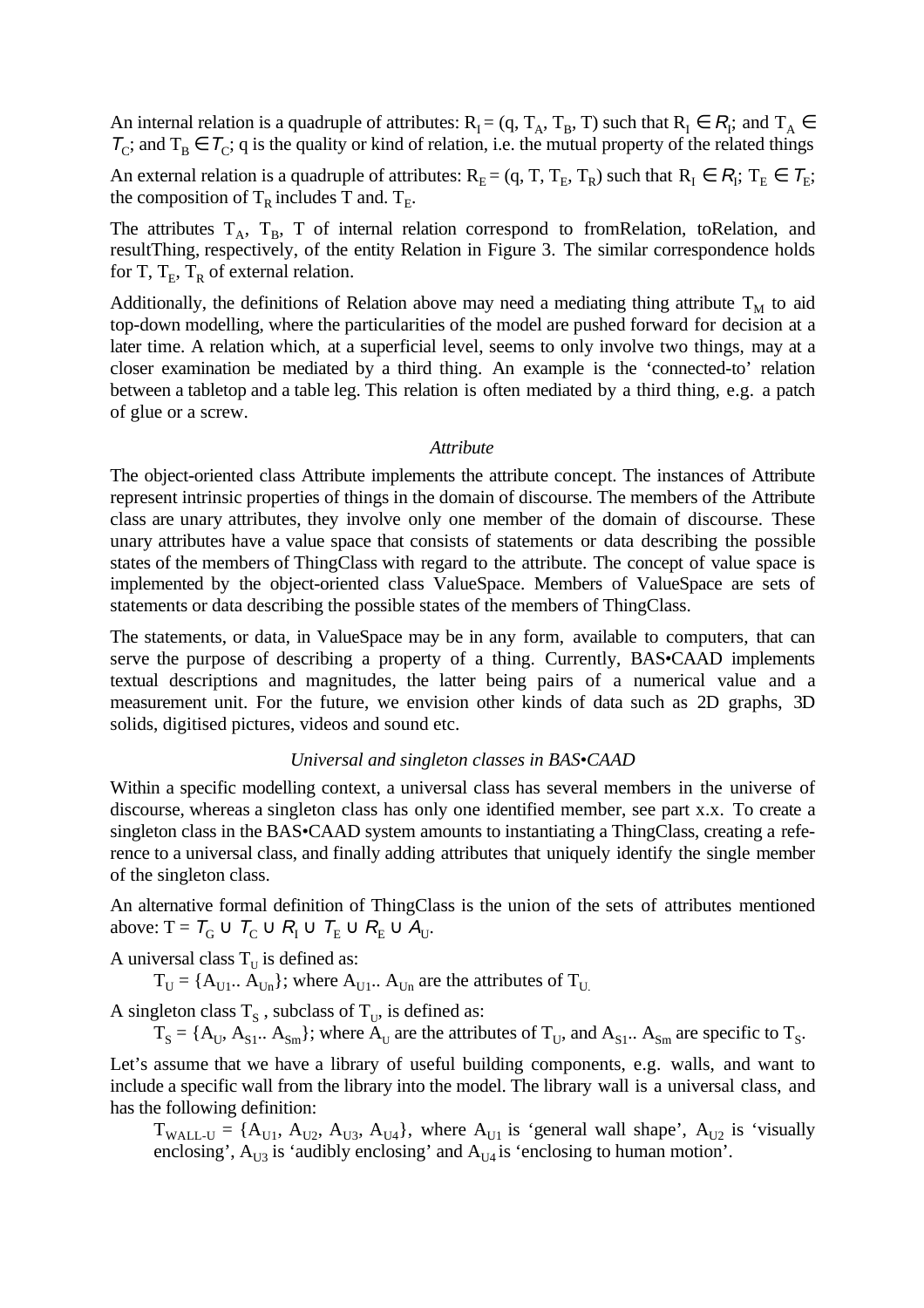To include the wall into our model we create a singleton class for the desired wall, with the singleton class being a subclass of the universal wall. The singleton class might have this definition:

 $T_{\text{WALL-S}} = \{A_{\text{WALL-U}}, A_{\text{S1}}, A_{\text{S2}}\}$ , where  $A_{\text{WALL-U}}$  is a reference to  $T_{\text{WALL-U}}$ , thereby attributing all properties of a general wall to the inserted wall. The attribute  $A_{S1}$ , 'wallshape with defined size', is a specialisation of the attribute set of  $T_{WAIL-UL}$ . The attribute  $A_{S2}$ , 'position in building', is an extension of the attribute set of  $T_{WAIL-1}$ .

The attribute that determines that a class is a singleton class depends on the context. In the example above, a reasonable definition would be that no two objects can occupy the same space; thus the two attributes  $A_{s1}$  and  $A_{s2}$  would together constitute the singleton class in this case. Another solution is to use individual littera as singleton attributes.

#### *Aspect classes*

Universal classes can represent different aspectual views on the members of the domain. The design model may consist of several universal classes describing the same member of the universe of discourse.

Let's define two aspectual classes,  $T_A$  and  $T_B$ , as:

 $T_A$  = { $A_{A1}$ ,  $A_{A2}$ ,  $A_{A3}$ }, where  $A_{Ai}$  are the attributes of  $T_A$ .  $T_B = \{A_{B1}, A_{B2}, A_{B3}\}\$ , where  $A_{Bi}$  are the attributes of  $T_B$ .

The designed class  $T_D$ , subclass of  $T_B$  and  $T_B$ , is defined as:

 $T_D = \{A_{A1}, A_{A2}, A_{A3}, A_{B1}, A_{B2}, A_{B3}\}$ , where  $A_{Ai}$  and  $A_{Bi}$  are the attributes inherited from  $T_A$  and  $T_B$ .

Aspectual views can be created by selecting only the attributes inherited from super classes through view functions. The view on T in aspect A is a function V such that  $V(T)=A$ . In the example above, the aspect A on  $T_a$  a is a view  $V_a$  such that:

 $V_a(T_d) = \{A_{A1}, A_{A2}, A_{A3}\}\$ , where the set is the value of the view function of aspect A. The attributes  $A_{A1}$ ,  $A_{A2}$ ,  $A_{A3}$  are the aspect A of  $T_D$ .

#### *Libraries*

The BAS•CAAD schema is designed with the aim that class libraries in different levels of universality should be provided by different bodies, such as ISO and national standardisation agencies, and even individual organisations describing their resources, activities and results.

A library, in the context of the BAS•CAAD information system, is a computer file composed of instances of ThingClass, Relation and Attribute. Classes in more specific libraries specialise general classes of universal libraries. The example in Figure 4 shows how thing classes and relations are specialised through three levels. The example is not complete since it is only intended as an illustration. However, it shows how the classes in the hierarchy 'activity' – 'TVwatching'– 'Mike watching TV' are specialised with respect to composition. The composition of a thing class is inherited into its subclasses, but in the figure, only that which is specific to a class is shown. Thus, the composition of the activity 'TV-watching' is 'person' (inherited from activity) and 'TV-set' (specific). Similarly, the composition of the activity 'Mike watching TV' is 'Mike' (specific) and 'TV-set' (inherited from 'TV-watching'). The specific mechanisms for how to implement libraries as computer files is an area of future work in the BAS•CAAD project; currently only one schema is possible, which has to reside in memory.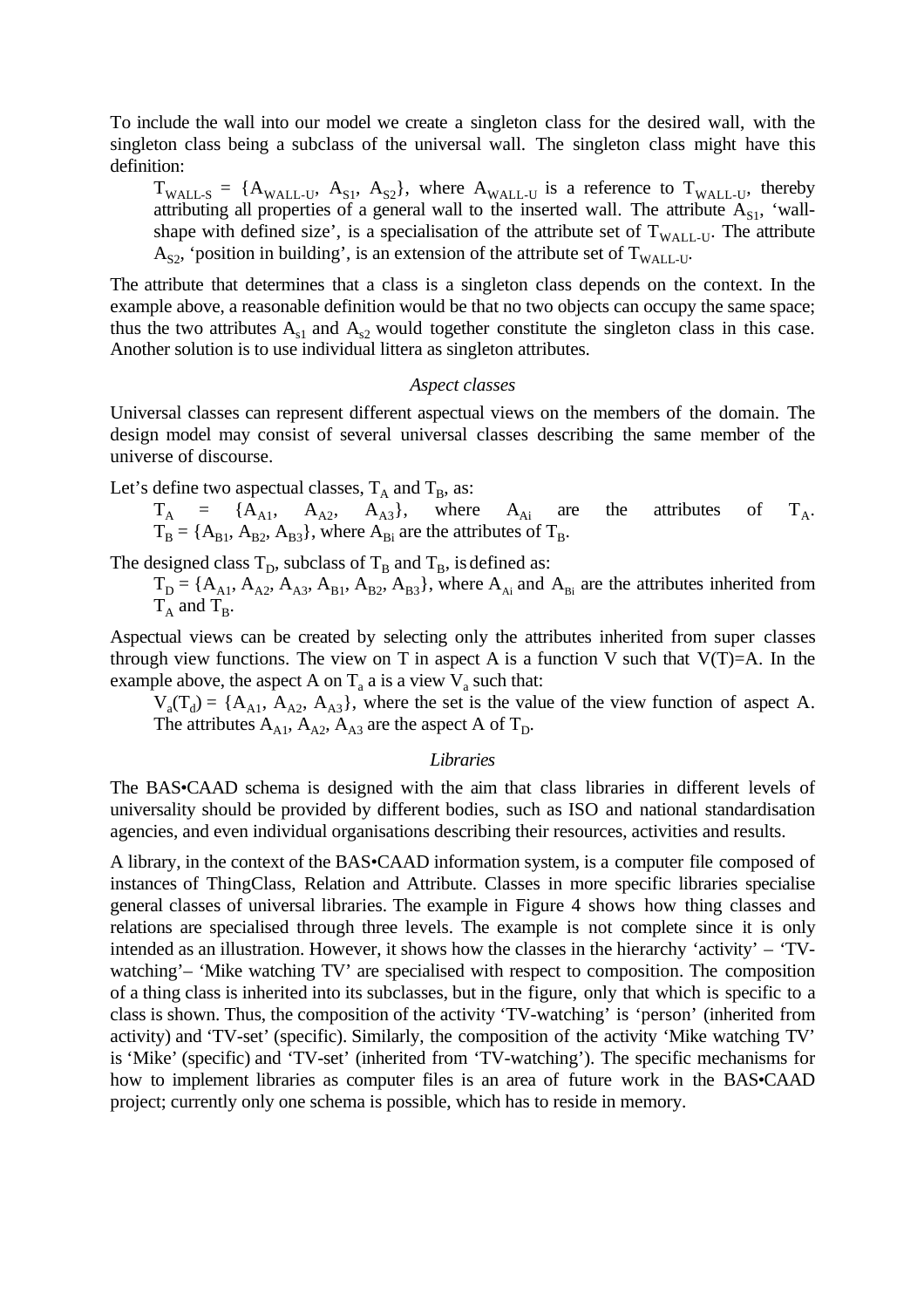

*Figure 4: An EXPRESS diagram of three levels of class libraries*

# **Application of BAS•CAAD to a typical building design problem**

# *Implementation of a schema for spatial layout planning.*

The thing classes in the diagram below are activity, space, element, work result, and designed element. They are defined in ISO CD 12006-2 (ISO 1997). The diagram illustrates two main coordination situations in building design, the first concerns the relation activity-building, and the second concerns the relation building element-work result. Both must be supported by a tool for building design.

The EXPRESS diagram below shows how spatial layout planning relates activities via spaces to building elements (Figure 5). It also shows the integration of functional and compositional aspects in the design of building parts, through combination of the classes element and work result into the class designed element.

![](_page_10_Figure_6.jpeg)

*Figure 5: EXPRESS diagram for spatial layout planning and integration of aspects in design.*

# **Classification of model objects**

In the BAS•CAAD system, model objects are represented by singleton classes. Since it is possible for the user to define and redefine the classes' attribute sets, the user is allowed to attribute properties to the model object and to reclassify them as appropriate.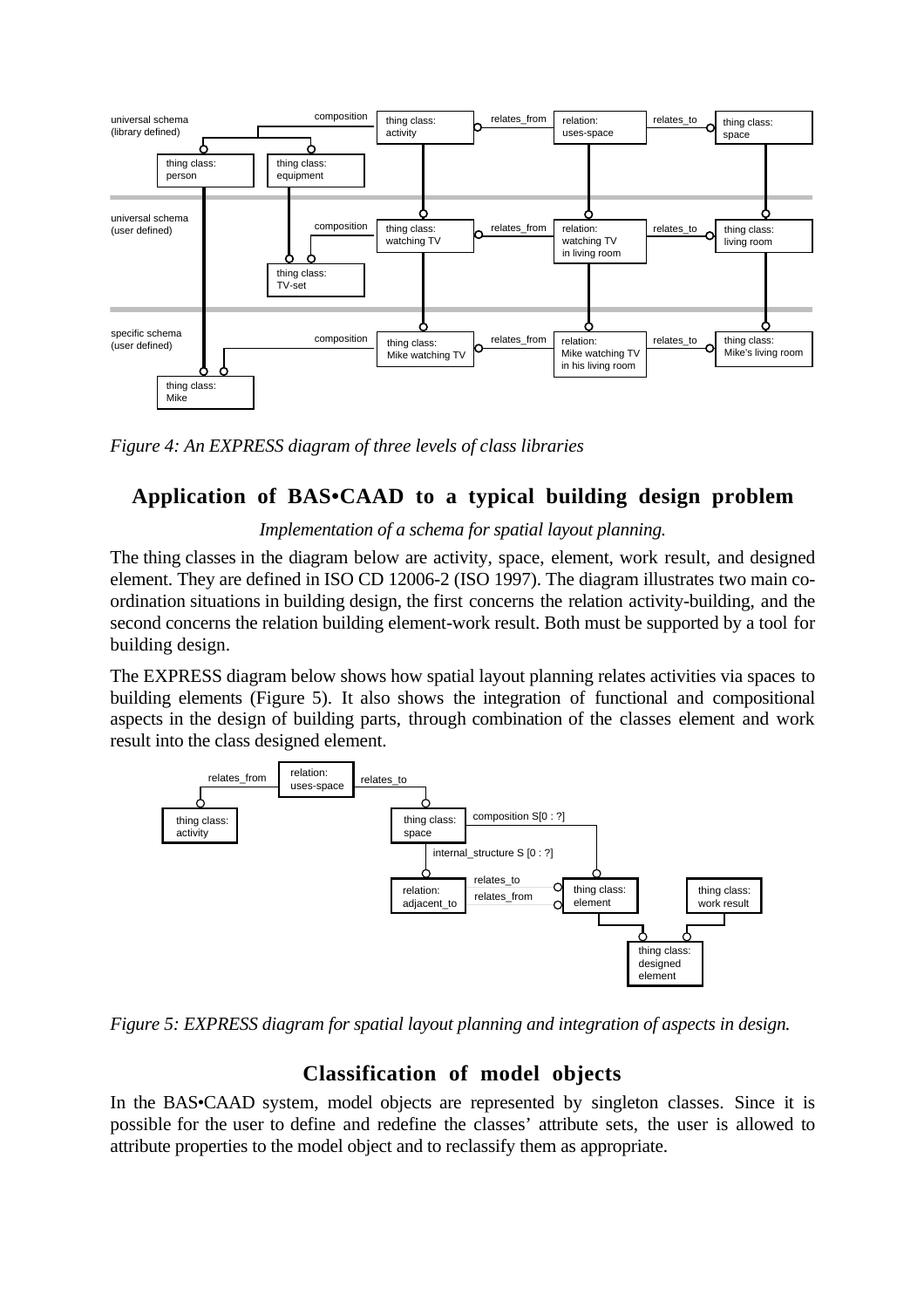Reclassification of model objects is performed through redefining attribute sets. Let's assume two universal classes  $T_x$  and  $T_y$  defined as:

 $T_X = \{A_X, A_U\}$ , and:  $T_Y = \{A_Y, A_U\}$ .

A model object is the sole member of the singleton class  $T_s$ , which is defined as:

 $T_s = \{ A_x, A_y, A_0 \}$ , where  $A_0$  is an attribute indicating the model object.

Since the attribute set of  $T_X$  is a subset of that of  $T_S$ , we conclude that  $T_X$  is a superclass to  $T_S$ ; or, in other words, that the model object is classified as  $T_x$ .

By exchanging the attribute  $A_X$  with  $A_Y$  in the definition of  $T_S$ , we will get:

 $T_s = \{ A_v, A_u, A_o \}$ , by which we will have reclassified the model object to  $T_v$ .

#### **CONCLUSIONS**

We have presented a set of basic concepts for product modelling and design. Using these concepts, we have shown a way to create an information system that enables its user to create multi-aspectual models, to utilise predefined modelling object classes, to define new classes when needed, and to reclassify model objects; all being necessary requirements on a information system for design.

#### *Directions for the future*

The future of the BAS•CAAD project involves further theoretical studies as well as practical applications, and more work on the prototype modelling system. We will develop further the theory of design on which the BAS•CAAD system resides. We will also define a schema for user activities and user organisations in the terms of the concepts ThingClass, Relation and Attribute. Further, we will complete the definition of a graphical notation suitable for representing the concepts ThingClass, Relation and Attribute. We may also need a formal language for lexical definition of schemas.

The current implementation of the prototype modelling system needs to be completed and tested. To enable managing complex schemas, we need a graphical interface to the class database, using the graphical notation mentioned above. Additionally, we may need a compiler for transforming definitions expressed in a formal language into data structures. For testing the modelling system in realistic design conditions we need to implement value spaces for 2D and 3D geometrical data.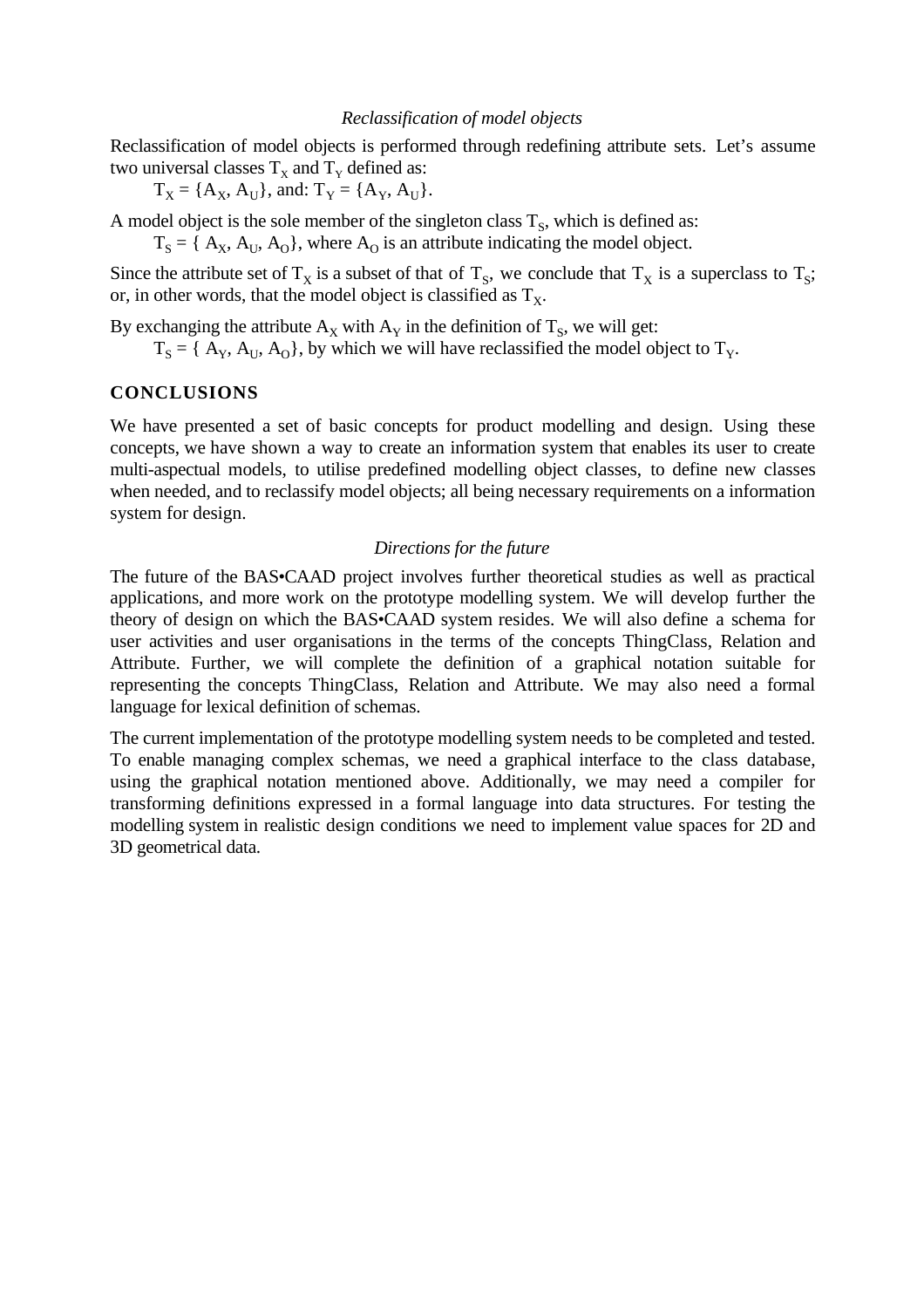#### **REFERENCES**

Augenbroe G. (1995). Combine 2. Final report. Delft: Delft University of Technology.

- Björk B.-C. (1989). Basic structure of proposed building product model. Computer aided design Vol. 21, No 2, pp. 71-78, 1989.
- Boman et al (1993). Models, concepts, and information. Stockholm: Department of Computer and Systems Science, Royal Institute of Technology, October 1993.
- Bunge M. (1974). Semantics I: Sense and reference, Vol. 1 of Treatise on Basic Philosophy. Dordrecht and Boston: Reidel.
- Bunge M. (1977). Ontology I: The Furniture of the World, Vol. 3 of Treatise on Basic Philosophy. Dordrecht and Boston: Reidel.
- Bunge M. (1979). Ontology II: A World of Systems, Vol. 4 of Treatise on Basic Philosophy Dordrecht-Boston: Reidel.
- Bunge M. (1983). Epistemology and methodology I: Exploring the world. Vol. 5 of Treatise on Basic Philosophy. Dordrecht: D. Reidel Publishing Company.
- Eastman C. M. and Fereshetian N. (1994). Information models for use in product design: a comparison. *Computer-Aided Design* Vol. 26, No 7, pp 551-572, July 1994.
- Eastman C. M. and Siabiris A. (1995). A generic building product model incorporating building type information. Automation in Construction, vol. 3, no. 4, pp. 283-304.
- Eastman C. M., Assal H., and Jeng T. (1995). Structure of a database supporting model evolution. In *Modelling of buildings through their life-cycle.* Proceedings of CIB workshop on computers and information in construction (eds. Fisher M., Law K., and Luiten B.) Stanford University, Stanford, Ca, USA, August 21-23.
- Ekholm A. and Fridqvist S. (1996). Modelling of user organisations, buildings and spaces for the design process. In *Construction on the Information Highway*. (Ed. Ziga Turk). Proceedings from the CIB W78 Workshop, 10-12 June 1996, Bled, Slovenia.
- Ekholm A. and Fridqvist S. (1997). Design and modelling in a computer integrated construction process - The BAS•CAAD project. In *CAAD futures 1997,* proceedings of the 7th International Conference on Computer Aided Architectural Design Futures (Ed. Richard Junge) Dordrecht: Kluwer Academic Publishers.
- Fridqvist S. and Ekholm A. (1996). Basic object structure for computer aided modelling in building design. In *Construction on the Information Highway*. (Ed. Ziga Turk). Proceedings from the CIB W78 workshop 10-12 June 1996 in Bled, Slovenia.
- Gielingh W. (1988). General AEC reference model. External representation of product definition data. Doc. no 3.2.2.1, TNO-report BI-88-150, Delft, The Netherlands.
- Galle P. (1995). Towards integrated, "intelligent", and compliant computer modeling of buildings. *Automation in Construction*. Vol. 4, No 3, pp. 189-211, 1995.
- Garrett Jr J. H. and Hakim M. M. (1994). Class-centered vs. Object-centered Approaches for Modelling Engineering Design Information. Proceedings of the IKM-Internationales Kolloquium über Anwendungen der Informatik und der Mathematik in Architektur und Bauwesen, pp. 267-272, Weimar, Germany, March 16-18, 1994.
- Hedin G., Ohlsson L. and McKenna J. (1998). Product Configuration using Object Oriented Grammars. Submitted to 8th Symposium on System Configuration Management (SCM-8), Brussels, July 20-21, 1998.
- IAI (1997) Industry Foundation Classes. Release 1.5. Industry Alliance for Interoperability.
- ISO (1985). Concepts and terminology for the conceptual schema and the information base. ISO/DTR 9007 (TC97), also SIS teknisk rapport 311. Stockholm: SIS.